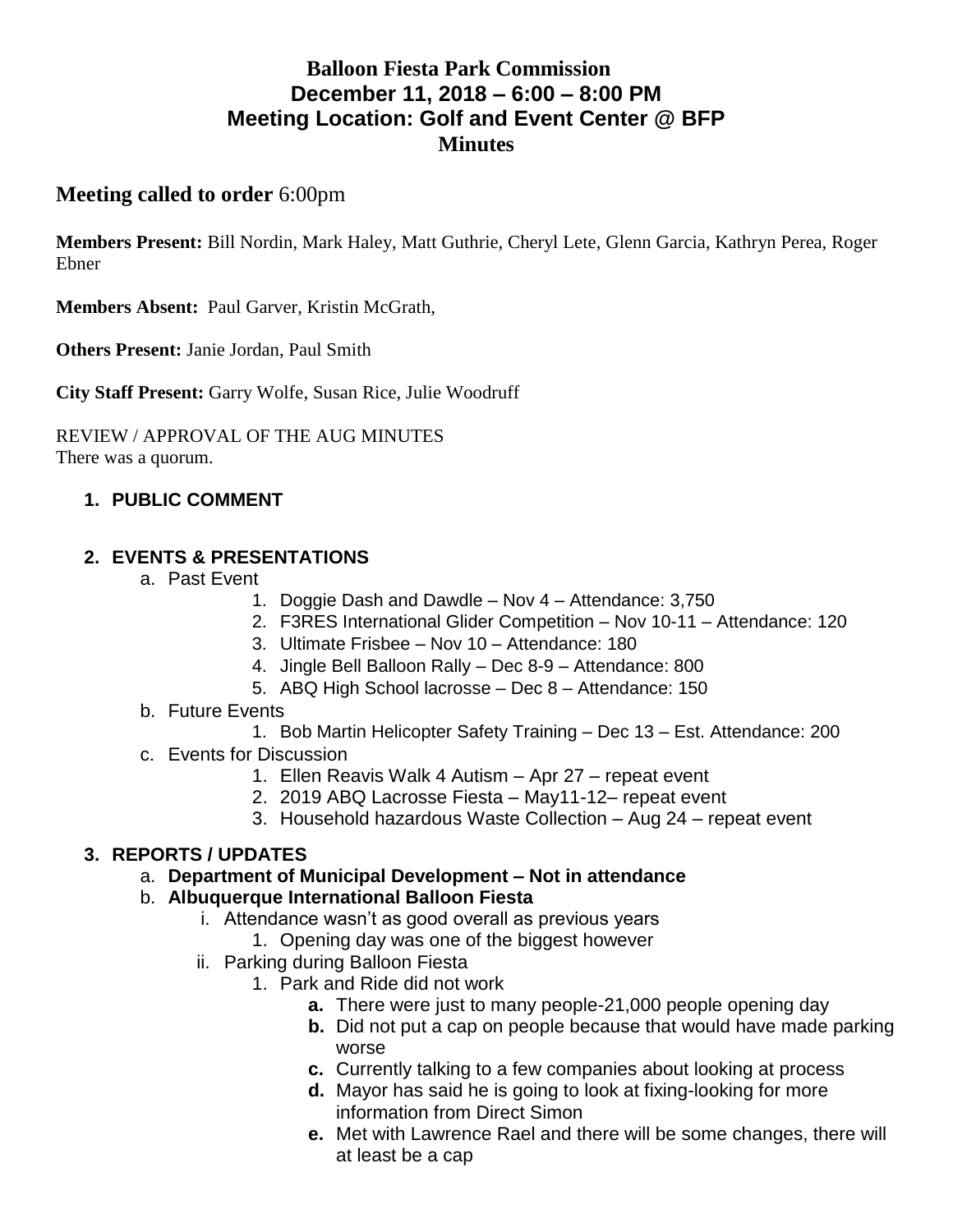- 2. Traffic for Balloon Fiesta and I-25 Project
	- **a.** Have looked at changing Tramway exist for Balloon Fiesta
	- **b.** Federal Highway Administration nixed the project and it has gone no further
	- **c.** Tramway exist would have to be moved further south permanently for this to happen
	- **d.** Cost was around a half a million a couple years ago
	- **e.** Rail Runner Project-Paul Smith does not know much about
	- **f.** Houses would have to be removed to have Rail Runner to stop at park
	- **g.** Mayor is wanting to proceed with Road Runner Stop-It will have to go to legislation for approval. Would be helpful for Commission members to talk to representatives
	- **h.** Garry Wolfe let them Commission know that amount ask for from Park and Recreation for Balloon Fiesta is 7.5 million. Garry did not know what that money is projected for as far as projects was concerned. Bill would have issue asking for support when there are not details for the money requested. Garry said he could get more details.

## c. **Anderson Abruzzo Albuquerque International Balloon Museum**

- i. Past Events
	- 1. Balloon Museum Pod Racing (BMPR), New Mexico's only FPV drone racing series
		- a. Races held August 26, September 23, October 20 21 and November 18; average attendance: 3,000
	- 2. Rio Grande Down Syndrome Network Buddy Walk, September 15; approximate attendance: 3000
	- 3. Darth & Yoda: Choose Your Side, October 5; approximate attendance, 5000
	- 4. BOO-lloon Mania, October 26; approximate attendance: 1800
	- 5. Turkey Trek, November 22; approximate attendance: 500
	- 6. Posole Ole, December 1; approximate attendance: 400
- ii. Future events
	- 1. Balloon Museum Pod Racing (BMPR), December 15; projected attendance: 200
	- 2. Events resume March, 2019
- d. **Environmental Health Department – Not in attendance**

## e. **Parks & Recreation (Last month/FYTD)**

- i. Income since last meeting (Last month/FYTD)
	- 1. Park Rental
		- \$10,305.00/\$35,542.00
	- 2. Event Center
		- \$28,410.00/\$38,560.00
	- 3. Sid Cutter
		- \$45,535.00/\$53,455.00
	- 4. Update on proposed change in rental prices
- ii. Verizon Construction Update
	- 1. Construction has begun in East Parking lot. Shelter is 50% complete and 20 yards of trenching has been done
	- 2. Moving slower than expected due to missing a permit